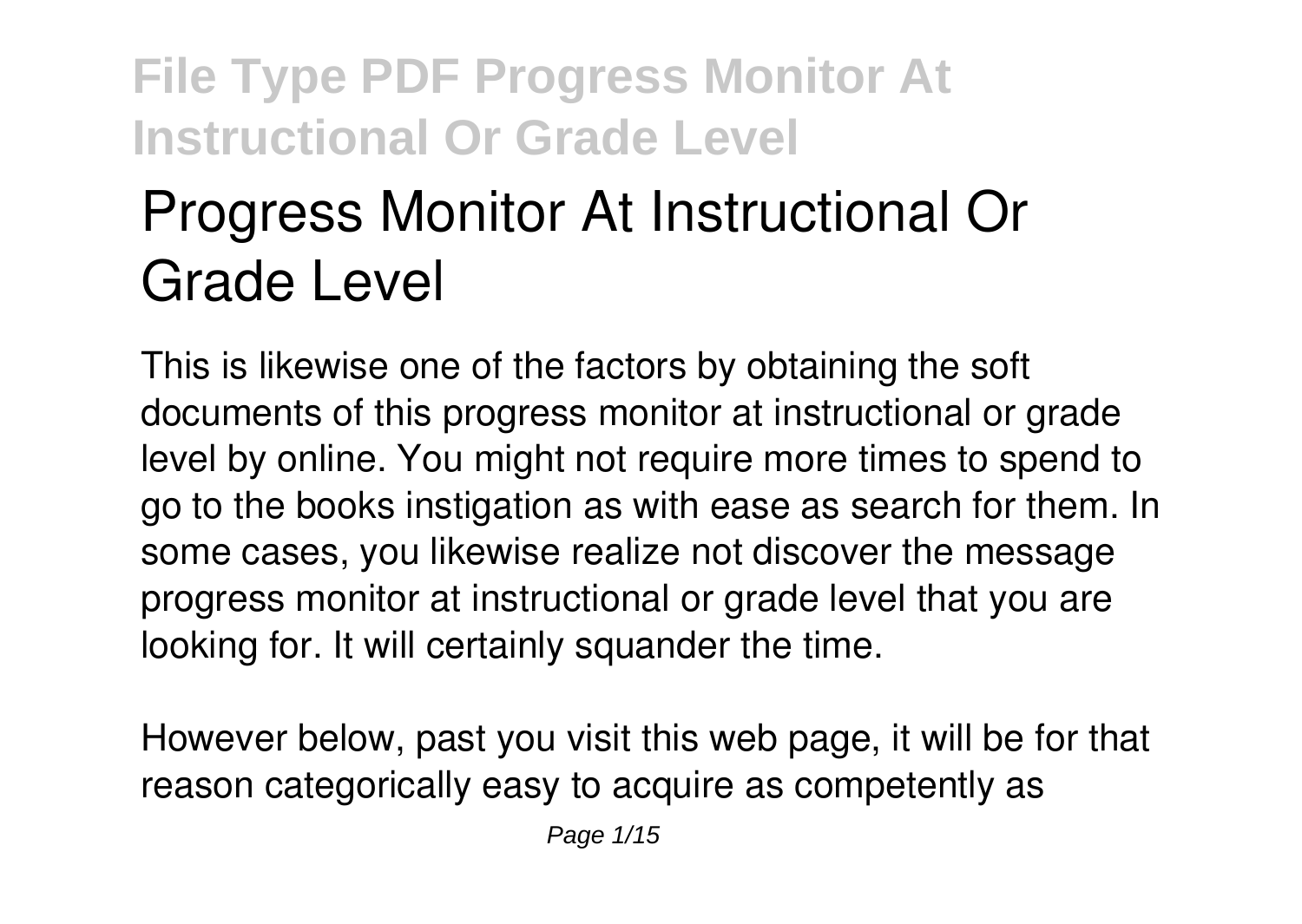download lead progress monitor at instructional or grade level

It will not give a positive response many get older as we explain before. You can accomplish it while do its stuff something else at house and even in your workplace. consequently easy! So, are you question? Just exercise just what we find the money for under as without difficulty as evaluation **progress monitor at instructional or grade level** what you subsequently to read!

**Carol McDonald Connor: Progress Monitoring at** Getting Started with Progress Monitoring Special Educa The Basics of Progress Monitoring Providing Virtual Intervention and Progress Monitoring *Progress Monitoring* Page 2/15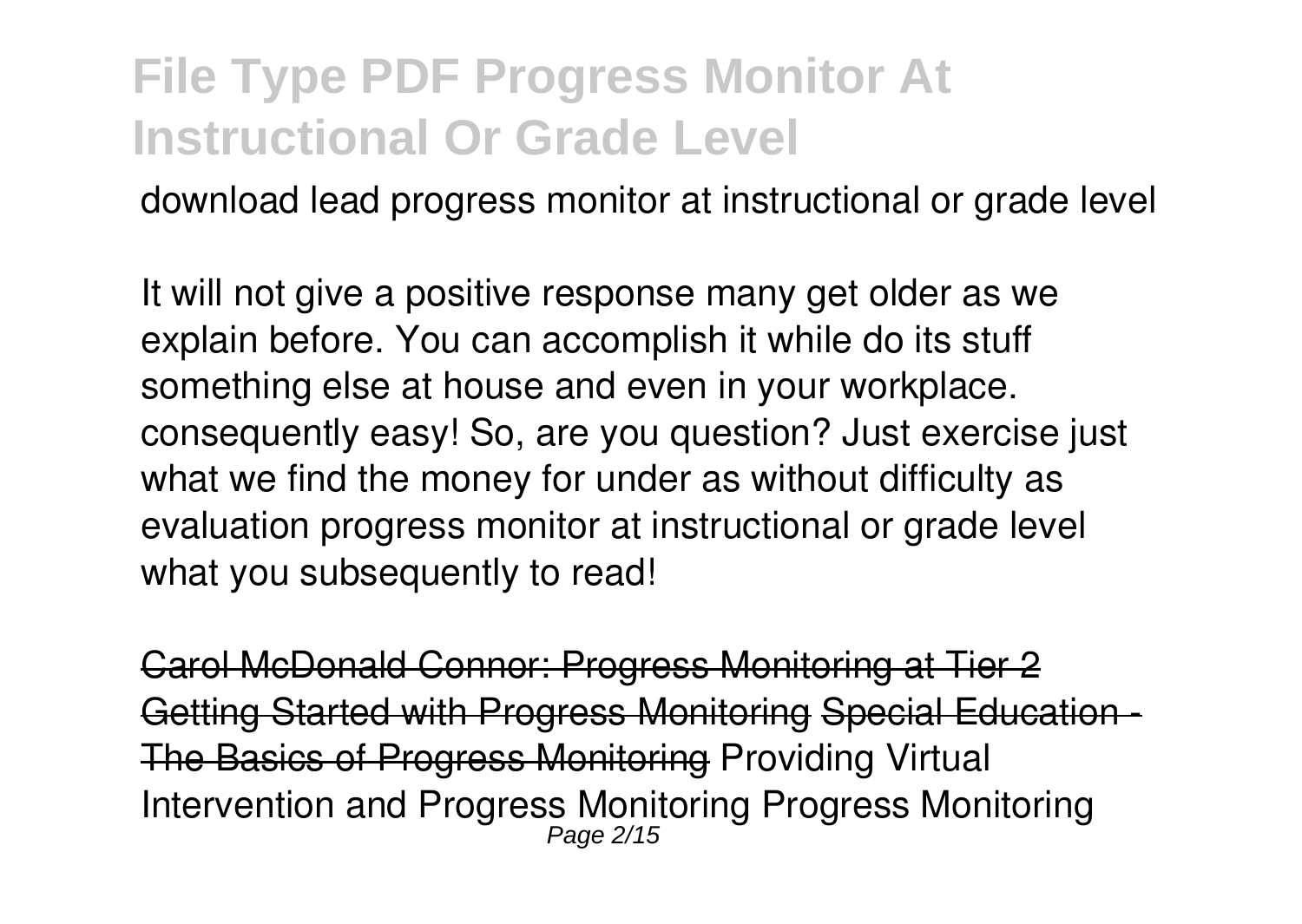*Progress Monitoring-Assessment in Online and Distance Learning IEP Goals and Progress Monitoring Training* Using Academic Progress Monitoring for Individualized Instructional Planning*The Fundamentals of Progress Monitoring for MTSS/RTI (Q\u0026A Ep. 8) SPED Progress Monitoring Online 2020* How to Enter DIBELS Progress Monitoring Data

Progress Monitoring with the Early Warning System Tools *Important Shift | Stimulus Check 2 \u0026 Second Stimulus Package Update Wednesday November 4 Homeschool Grading | How I Grade and Keep Track Through the Years Graphing \u0026 Data Activities {Kindergarten \u0026 First Grade} Staying Organized in SPED*

Top 5 Project Tracking \u0026 Monitoring Tips For Project Page 3/15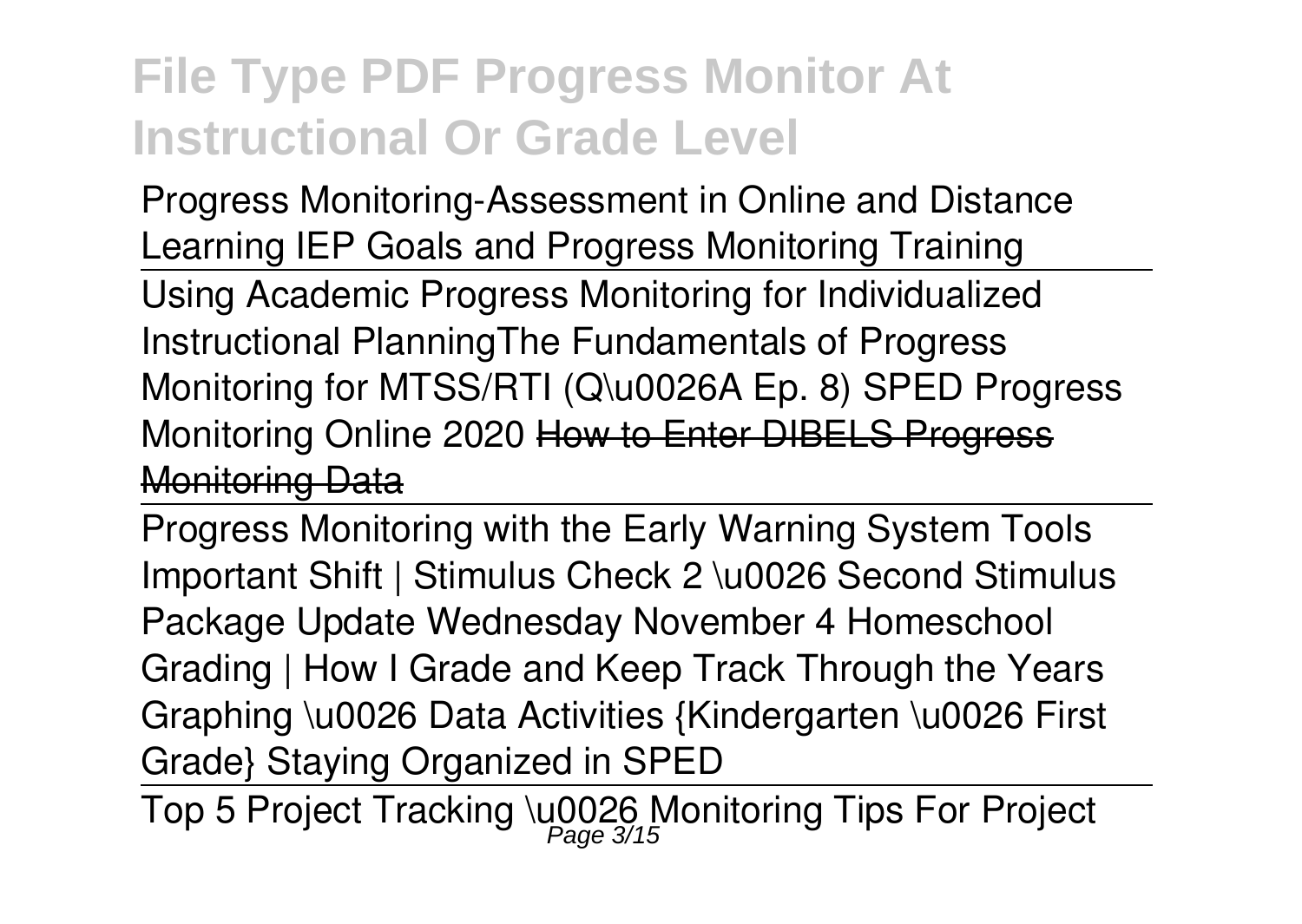Managers**Accommodations and Modifications for Students with Disabilities My Data Collection - Special Education** Track Student Progress with Google Sheets Google Forms BASICS: Using Google Forms for Special Ed Data Collection **IEP data collection using google forms part I.** Virtual Progress Monitoring: DLC Coffee Chat **Progress Monitoring Process** How To Track Student IEP Goals in a Comprehensive Goal Setting Workbook **Making Instructional Decisions and Progress Monitoring How to Use and Love Progress Monitoring** Progress Monitoring Goals Google Docs for Progress Monitoring in Special Education **Strategies \u0026 Tools to Help Improve Reading Skills \u0026 The New DRA3 Experience!** Progress Monitor At Instructional Or Yet when progress monitoring is used effectively, teachers Page 4/15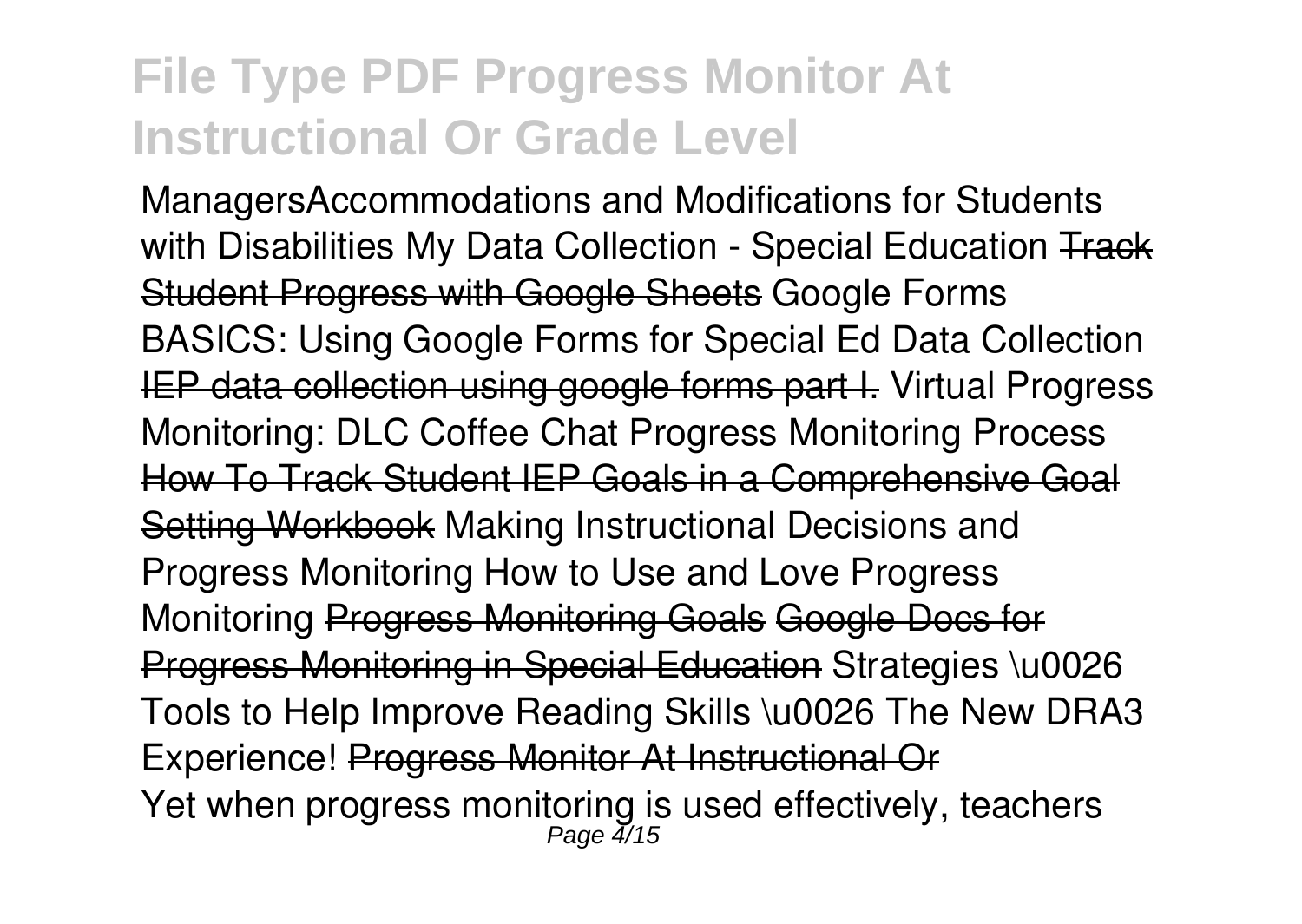...

begin to make sound decisions about each student<sup>®</sup>s instructional plan. Teachers will know which students are succeeding and which students need remediation services. Student achievement and growth are increased as instruction becomes more individualized and differentiated based upon

What is Progress Monitoring and How to Use it Effectively Student progress monitoring helps teachers evaluate how effective their instruction is, either for individual students or for the entire class. You are probably already familiar with the goals and objectives that must be included in the Individualized Education Plan (IEP) for each child who receives special education services. Page 5/15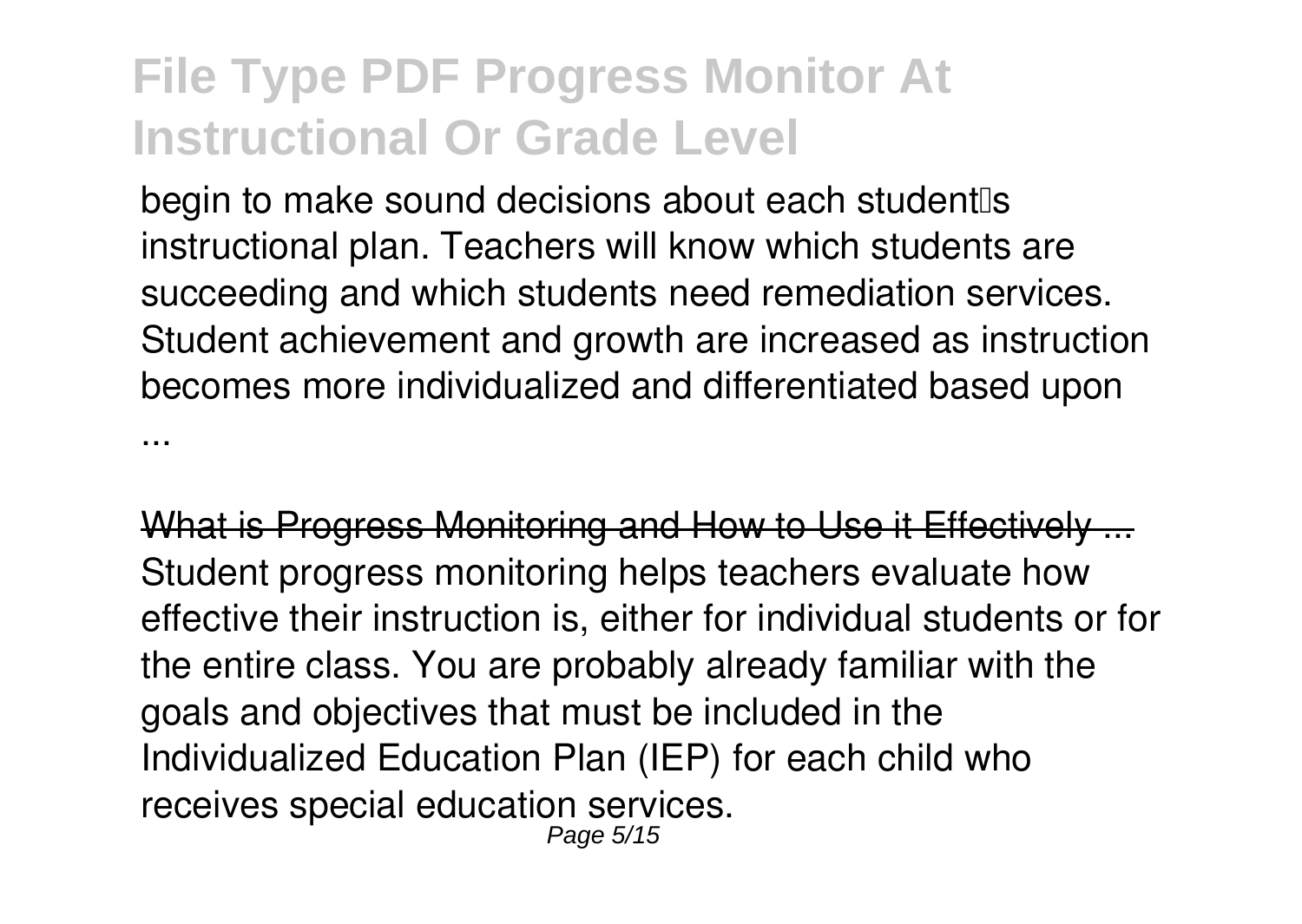Student Progress Monitoring: What This Means for Your ... Progress monitoring is the scientific practice of assessing students<sup>[]</sup> academic performance on a regular basis for the purposes of determining instructional outcomes, building instructional programs for at-risk students, and monitoring student improvement (National Center on Student Progress Monitoring, 2006). Progress monitoring has been used

Teacher Progress Monitoring of Instructional and Practices When teachers use systematic progress monitoring to track their students' progress in reading, mathematics, or spelling, they are better able to identify students in need of additional or different forms of instruction, they design stronger Page 6/15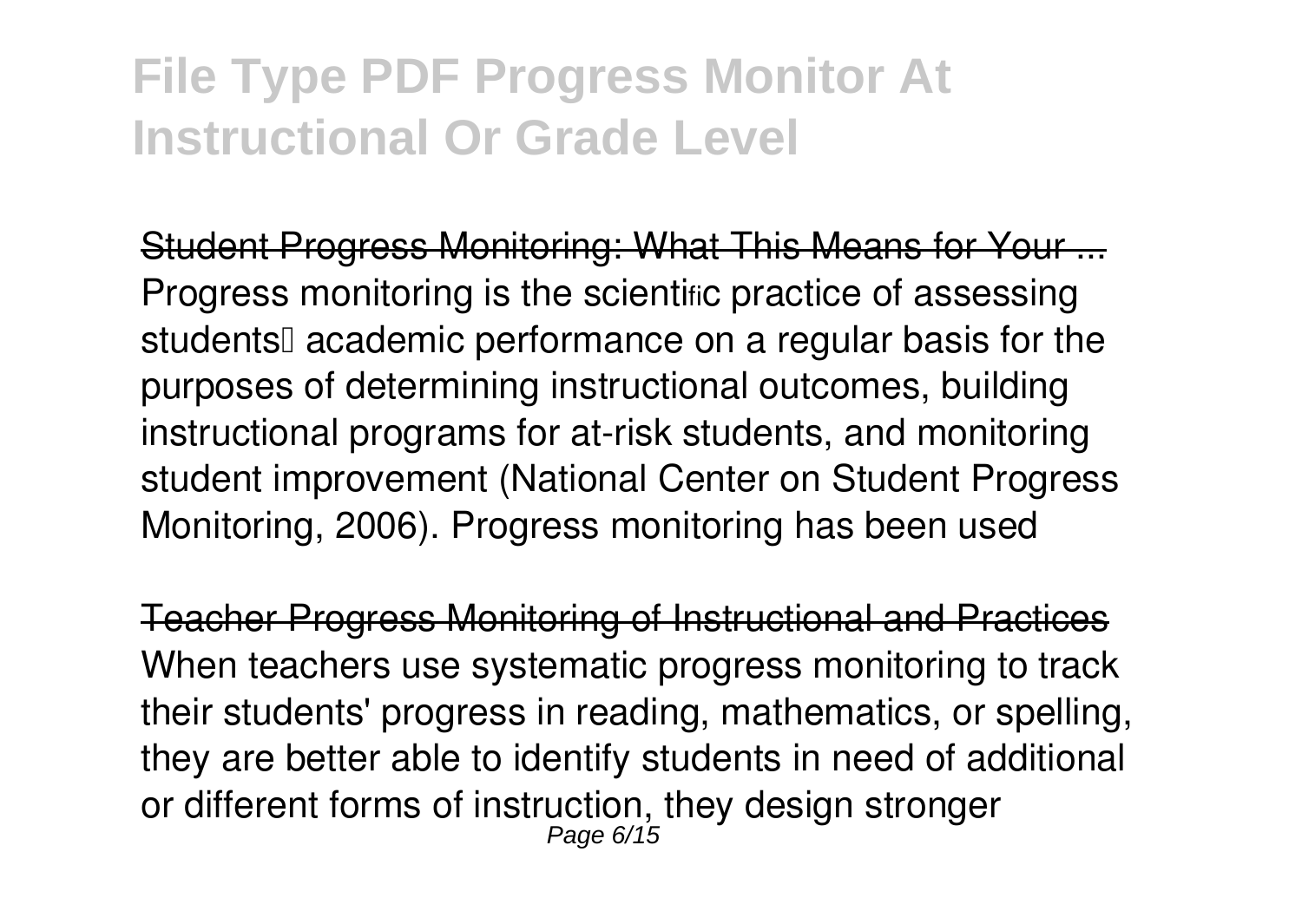instructional programs, and their students achieve better. (p. 1) What You Can Do

How Student Progress Monitoring Improves Instruction ... Progress Monitoring is a process in which data is collected and analyzed to determine the effectiveness of instructional practices, and then used to make strategic changes in instruction to increase students' skill or standard mastery.

Progress Monitoring | UDL Strategies - Goalbook Toolkit Progress monitoring is when teachers assess students' academic performance on a regular basis (weekly or monthly) for two purposes: to determine whether children are profiting appropriately from the typical instructional program and to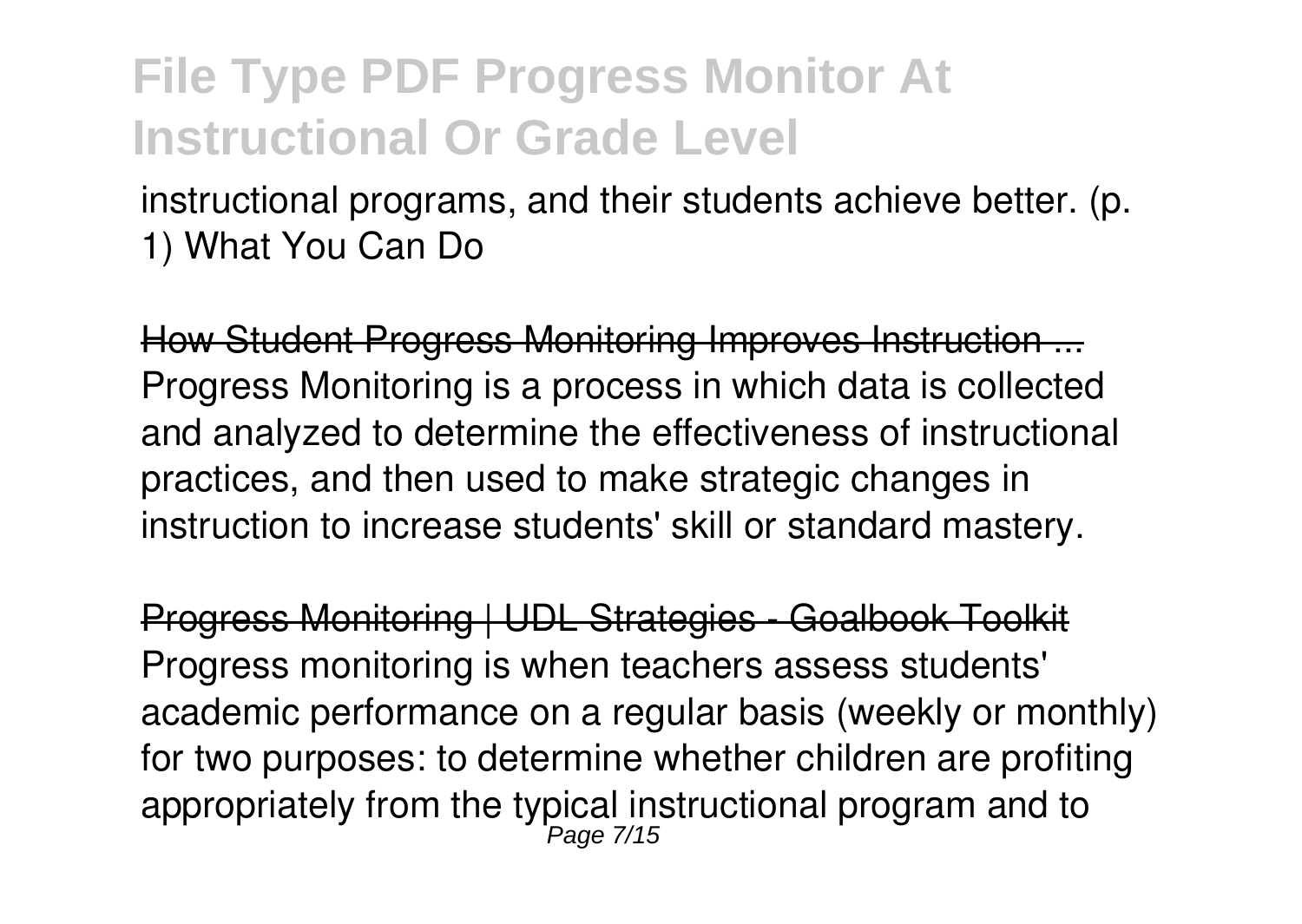build more effective programs for the children who benefit inadequately from typical instruction.

#### What Is Scientifically-Based Research on Progress Monitoring?

#2 Improving Teacher Instruction. One great benefit of monitoring student progress is that it allows the teacher to evaluate the effectiveness of their own teaching. If the majority of the class is finding it difficult to understand or demonstrate a specific objective, it may not be the ability of the students that is the issue. You may need to re-evaluate the delivery method through which the concept is being taught. To do this, it is especially important for teachers to assess their own ...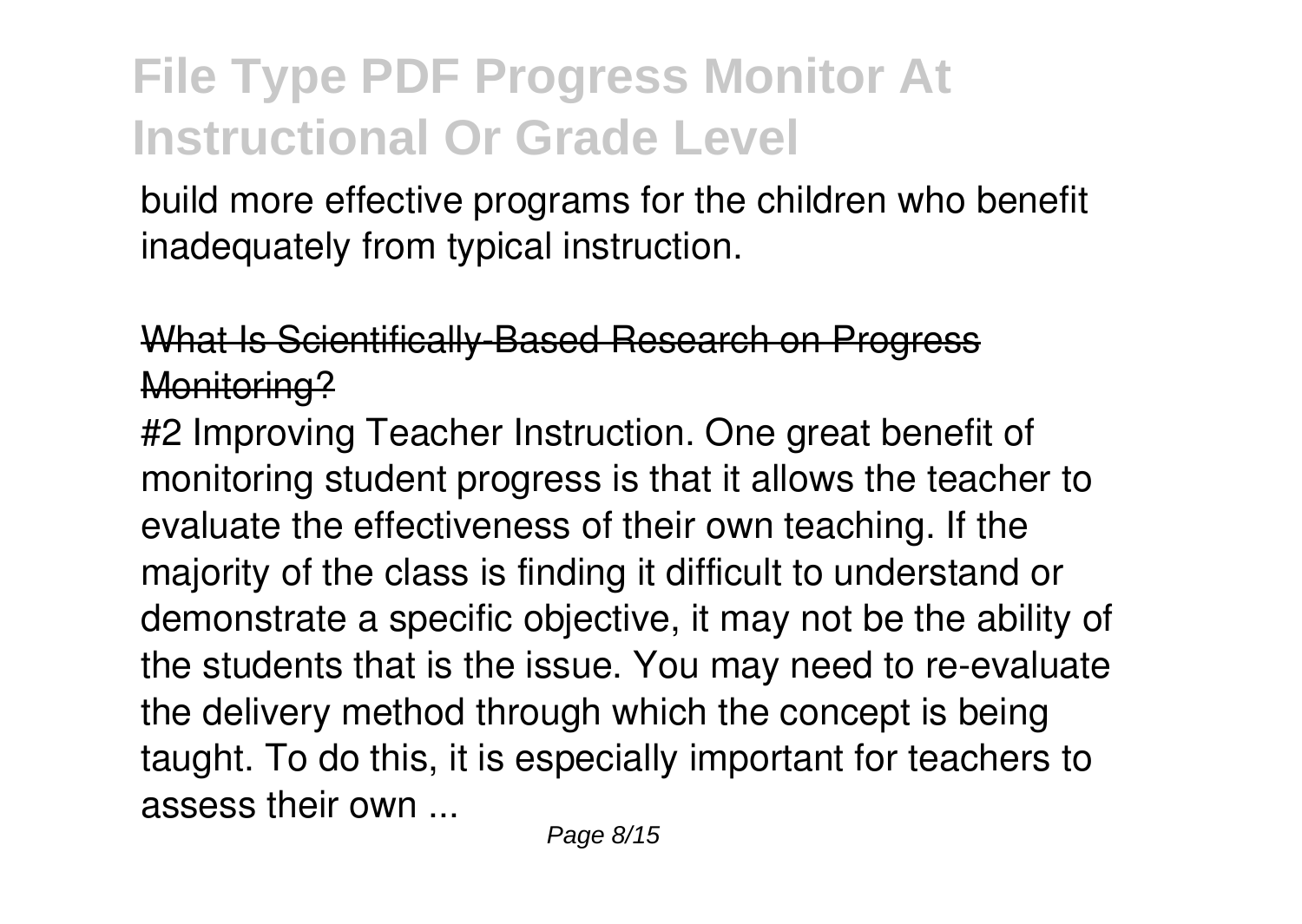4 Benefits of Monitoring Student Progress in the Classroom Progress-monitoring assessment is becoming more widely adopted than ever before as a means of tracking the reading development of students with dyslexia and reading difficulties. Both general and special education teachers are including frequent curriculum-based assessments into their routines and tracking the data to monitor growth.

Linking Progress Monitoring Results to Interventions | RTI ... Progress monitoring is paramount in determining if students are benefitting appropriately from the typical instructional program, identifying students who are not making adequate progress and guiding the construction of effective intervention Page 9/15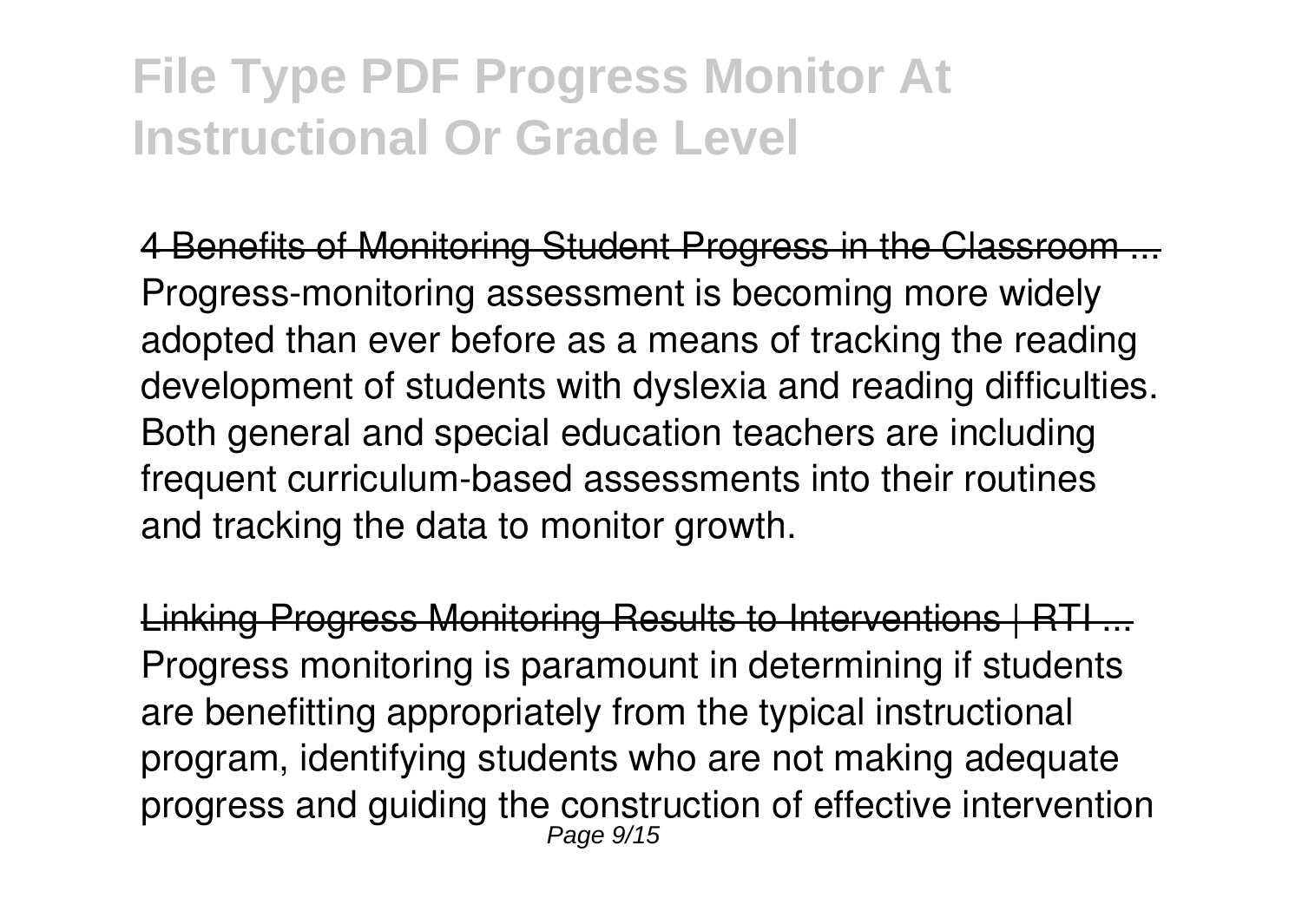programs for students who are not profiting from typical **instruction** 

Progress Monitoring Within a Response-to-Intervention. Monitoring student progress with learning trackers (observation logs, observation forms, conferring logs, etc.) provides the teacher with data, e.g., the degree to which the student has mastered a learning target, who needs reteaching, who needs additional challenges, what the next learning target should be, how students should be grouped for small-group instruction, and who needs to be observed more closely for a possible learning intervention.

Formative Assessment & Monitoring Student Progress Page 10/15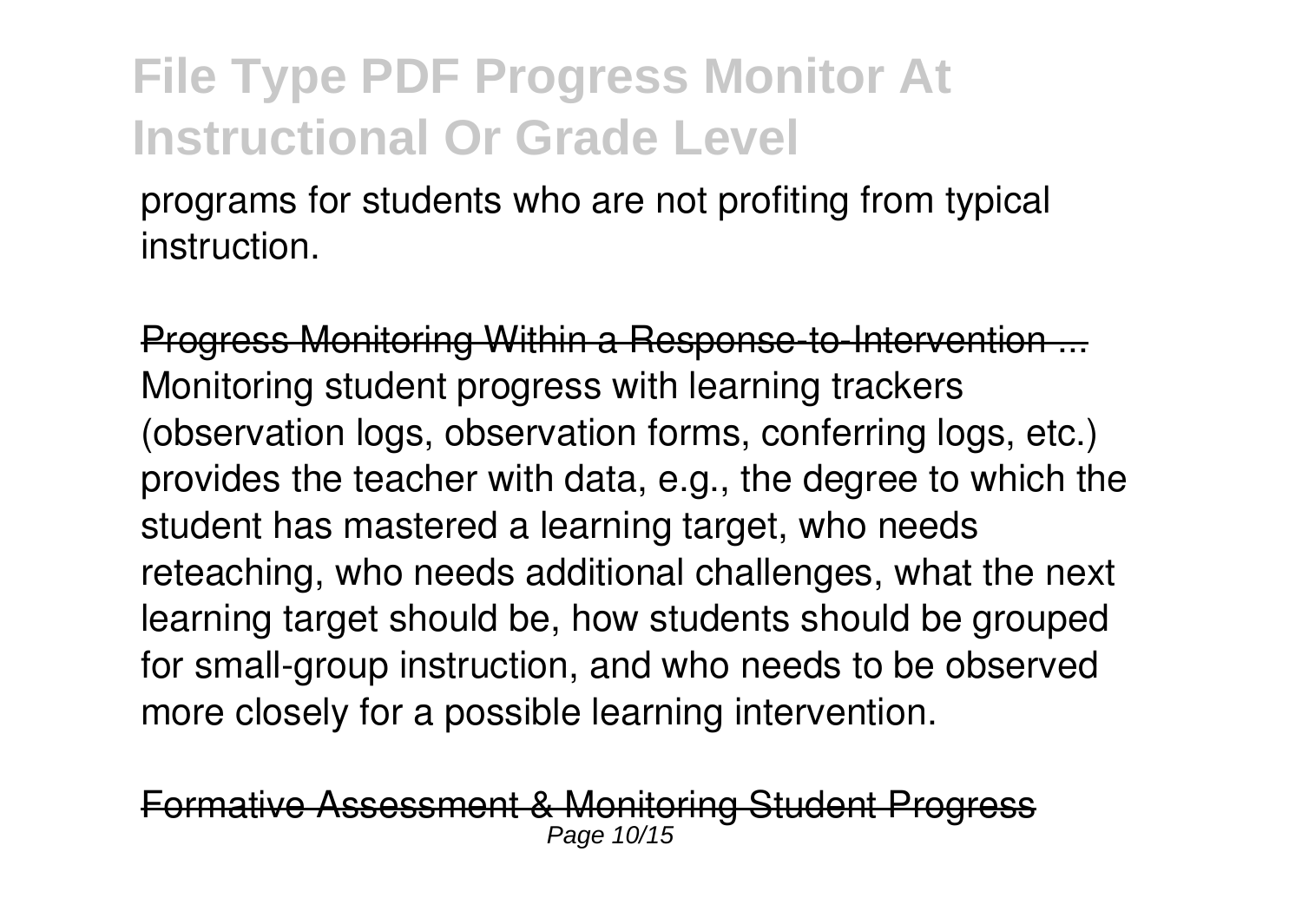Progress Monitoring In an RTI system, students in interventions have their progress monitored frequently, every week or two for elementary students. This provides data that allows team members to gauge the student<sup>®</sup> response to the intervention and to adjust or intensify the intervention as needed. Features of Progress Monitoring Tools

Progress Monitoring <sup>|</sup> Oregon Response to Instruction Progress monitoring is a key component in a response to intervention (RTI) or multi-tiered system of supports (MTSS) framework for both elementary and secondary students. The data that are collected and graphically modeled provide an objective way for teachers to determine whether students are responding to the instruction/intervention provided. Page 11/15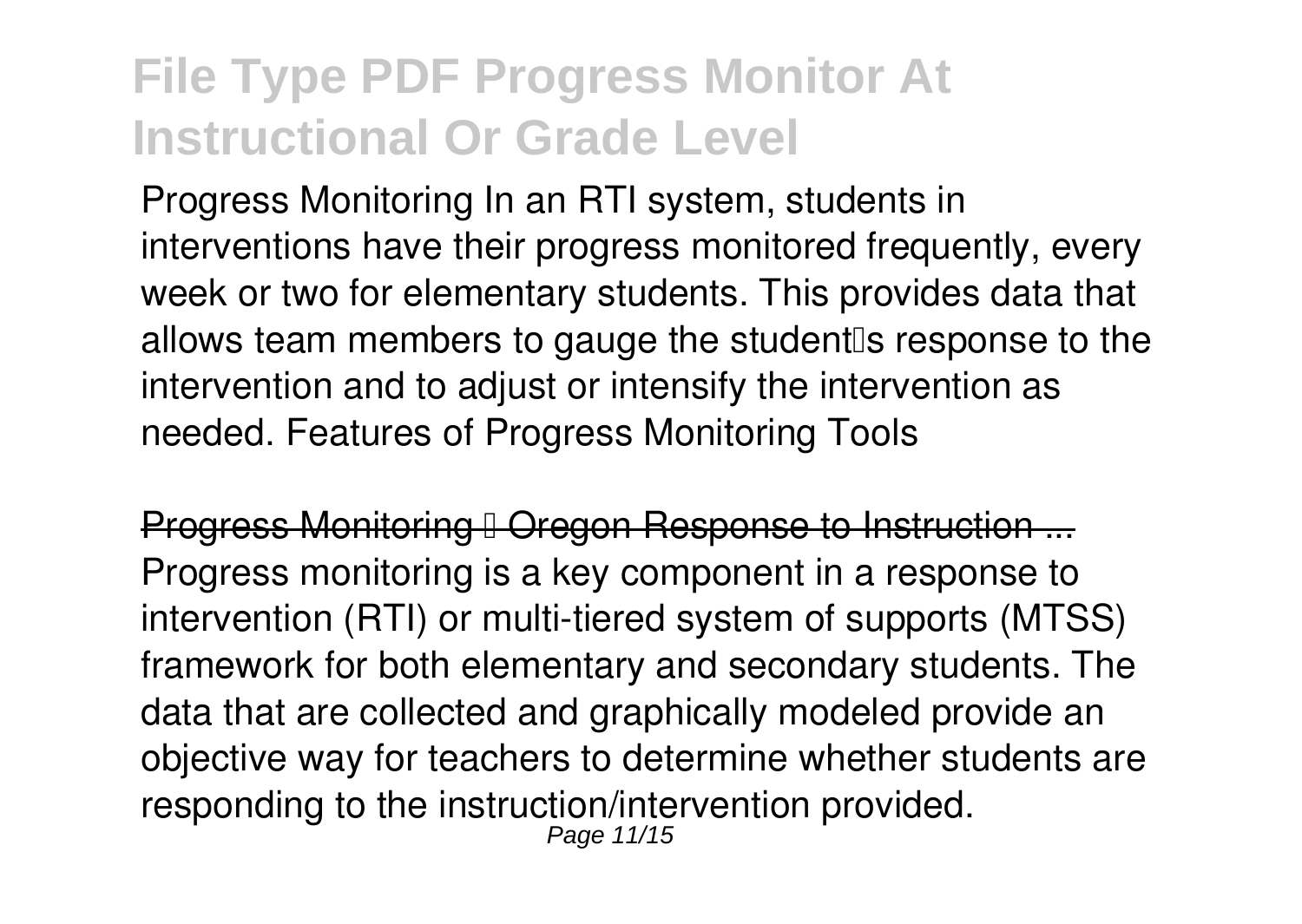#### IRIS | Page 2: Progress Monitoring

Progress monitoring is a key component in a multi-tiered system of supports (MTSS) or response to intervention (RTI) framework for both elementary and secondary students. The data are collected and graphed to provide an objective way for teachers to determine whether students are responding to instruction or intervention.

#### IRIS | Page 2: Progress Monitoring

Monitoring student progress on a regular basis also enables the teacher to analyze a student<sup>®</sup>s current performance level for a specific skill. As a result, teachers can provide students with assistance in achieving their personal academic goals.<br>Page 12/15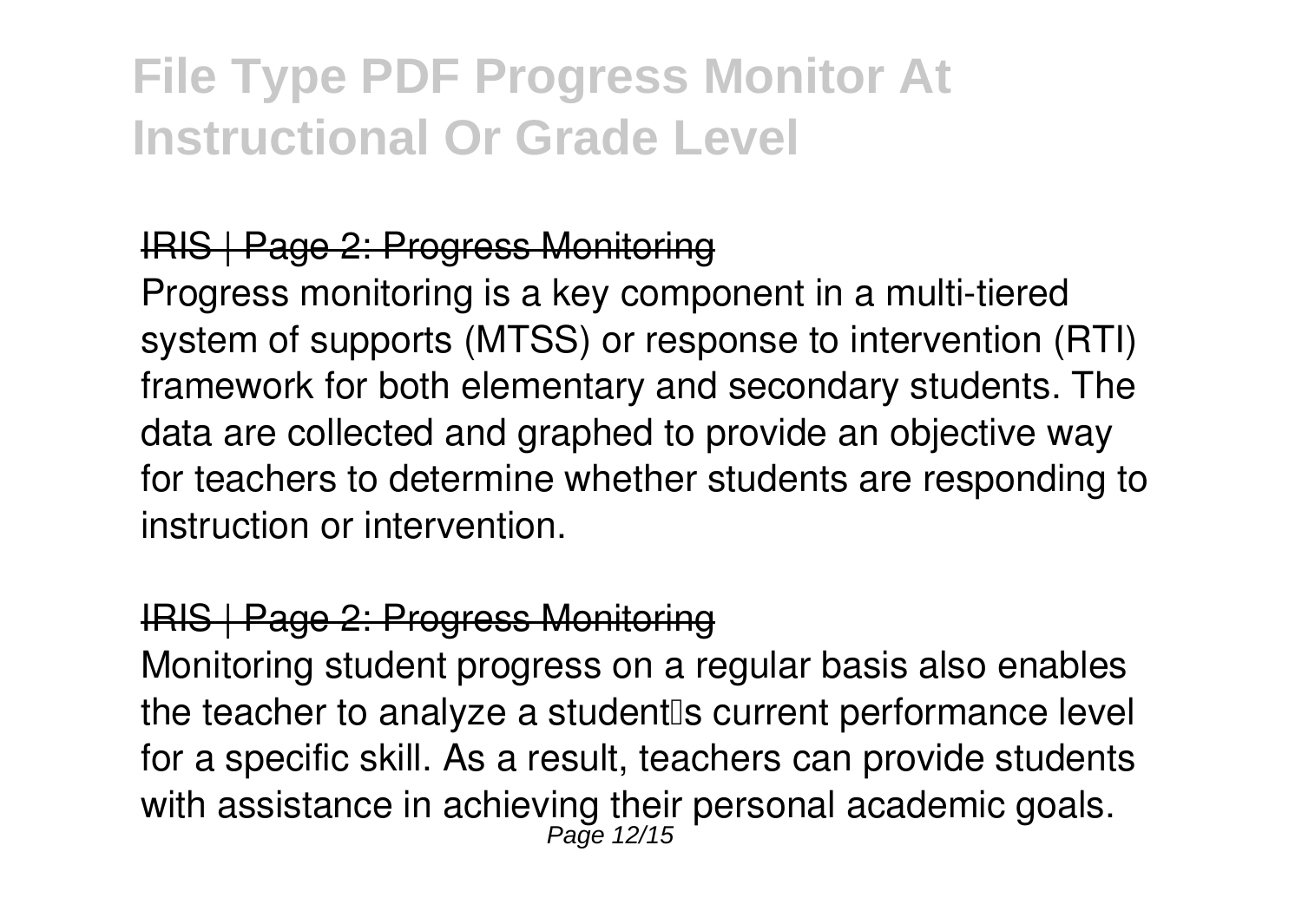4 Benefits of Monitoring Student Progress in the Classroom Progress monitoring is the practice of testing students briefly but frequently on the skill areas in which they are receiving instruction, to ensure that they are making adequate progress. Acadience Reading K⊪6 provides two types of testing, benchmark assessment and progress monitoring.

Progress Monitoring with Acadience Reading K<sup>
</sup> Instructional improvement is the main purpose of district administration, and professional development is the chief means of achieving that purpose  $(p. 14)$ . As a result, monitoring instructional improvement efforts is part of the regular oversight function of the district.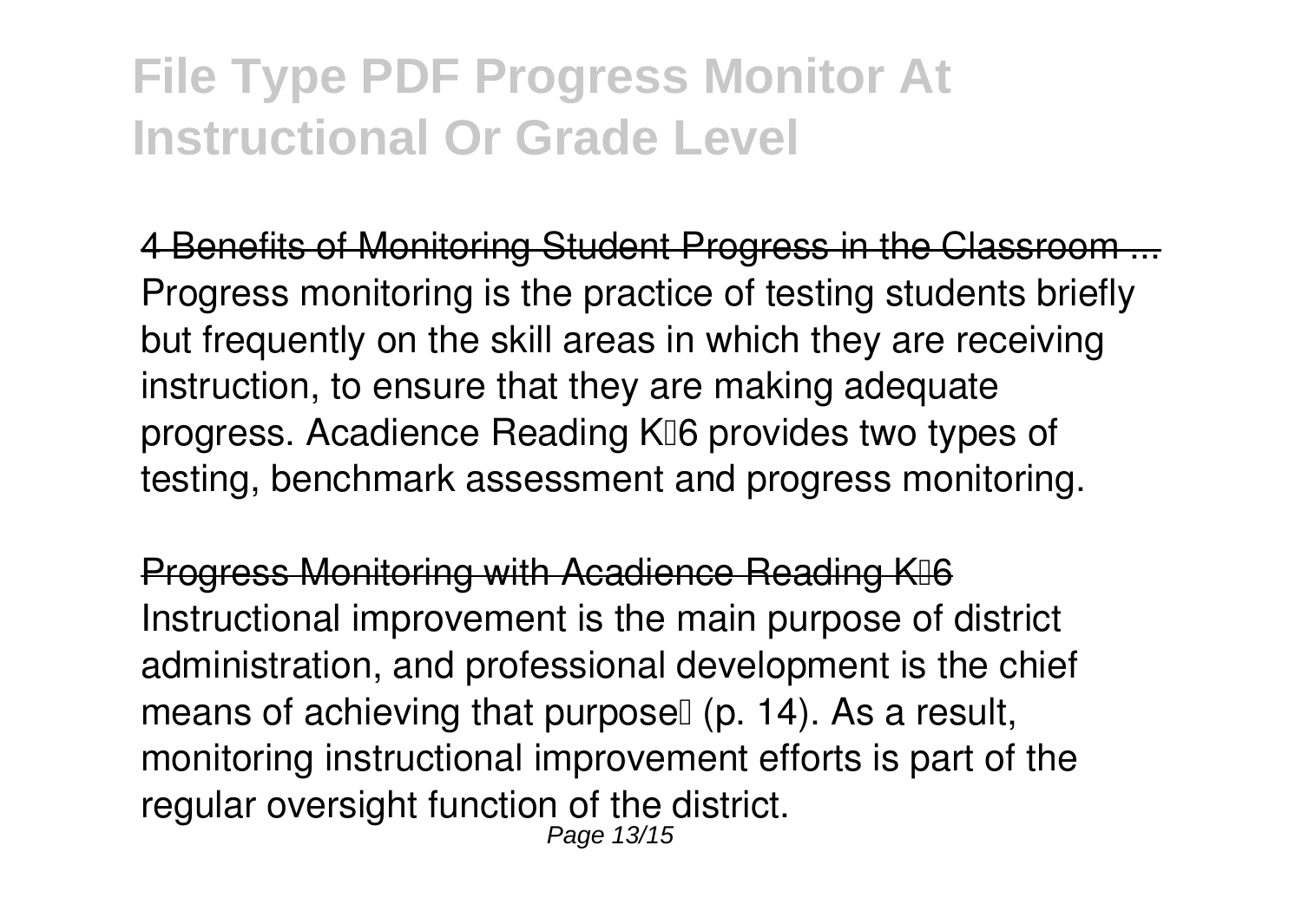5 Monitoring the Conditions of Instruction | Testing ... Progress Monitoring Goal Values. FastBridge Learning recommends that students<sup>[]</sup> goals be set in relation to the instruction provided. To assist teams with goal setting, all FAST II progress monitoring goal values are labeled to indicate how challenging the goal is using the following terms: Very realistic; Realistic; Ambitious; Very ambitious

Setting Goals That Matter for Students With Dyslexia Require formal periodic progress reports. To monitor how effectively group members are working together on a project, require group members or a group leader to submit (in writing) or present (orally) progress reports on a regular Page 14/15